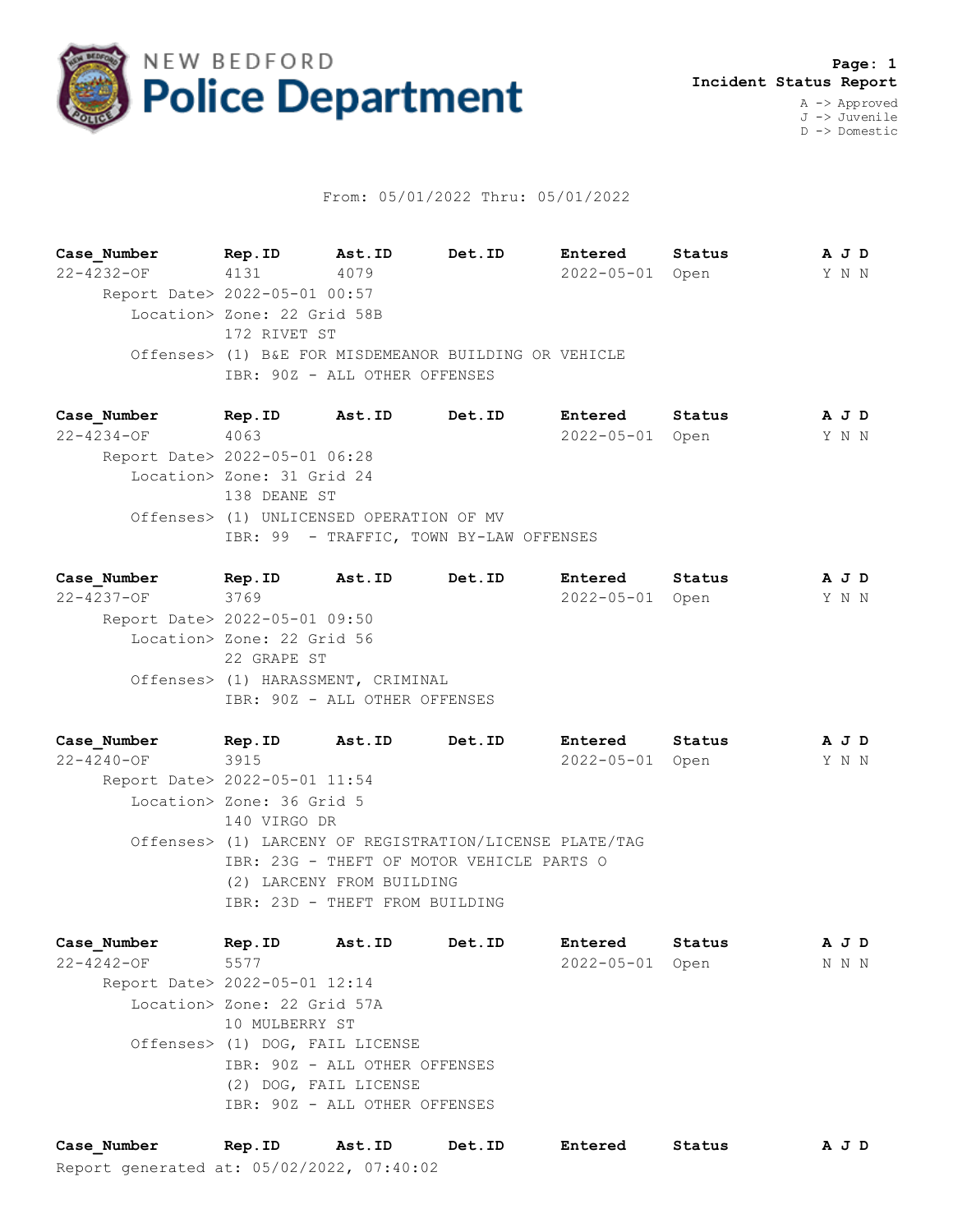

 **Page: 2 Incident Status Report**

> A -> Approved J -> Juvenile D -> Domestic

22-4244-OF 3987 2022-05-01 Open Y N N Report Date> 2022-05-01 12:34 Location> Zone: 31 Grid 17 10 MANOMET ST Offenses> (1) MOTOR VEH, LARCENY OF IBR: 240 - MOTOR VEHICLE THEFT

**Case\_Number Rep.ID Ast.ID Det.ID Entered Status A J D** 22-4253-OF 4022 2022-05-01 Open Y N N Report Date> 2022-05-01 16:00 Location> Zone: 35 Grid 31A 179B OAKDALE ST Offenses> (1) LARCENY UNDER \$1200 BY FALSE PRETENSE IBR: 90Z - ALL OTHER OFFENSES

| Case Number                   | Rep.ID                              | Ast.ID                         | Det.ID | Entered          | Status | A J D |  |  |  |
|-------------------------------|-------------------------------------|--------------------------------|--------|------------------|--------|-------|--|--|--|
| $22 - 4254 - 0F$              | 4100                                |                                |        | $2022 - 05 - 01$ | Open   | Y N N |  |  |  |
| Report Date> 2022-05-01 16:02 |                                     |                                |        |                  |        |       |  |  |  |
|                               | Location> Zone: 22 Grid 56          |                                |        |                  |        |       |  |  |  |
|                               | 76 BLUEFIELD ST                     |                                |        |                  |        |       |  |  |  |
|                               | Offenses> (1) MOTOR VEH, LARCENY OF |                                |        |                  |        |       |  |  |  |
|                               |                                     | IBR: 240 - MOTOR VEHICLE THEFT |        |                  |        |       |  |  |  |
|                               |                                     |                                |        |                  |        |       |  |  |  |

| Case Number      | Rep.ID                        | Ast.ID | Det.ID | Entered          | Status | A J D |
|------------------|-------------------------------|--------|--------|------------------|--------|-------|
|                  |                               |        |        |                  |        |       |
|                  |                               |        |        |                  |        |       |
|                  |                               |        |        |                  |        |       |
|                  |                               |        |        |                  |        |       |
|                  |                               |        |        |                  |        |       |
|                  |                               |        |        |                  |        |       |
|                  |                               |        |        |                  |        |       |
|                  |                               |        |        |                  |        |       |
| ш                |                               |        |        |                  |        |       |
| Case_Number      | Rep.ID                        | Ast.ID | Det.ID | Entered          | Status | A J D |
| $22 - 4264 - OF$ | 3970                          |        |        | $2022 - 05 - 01$ | Open   | N N N |
|                  | Report Date> 2022-05-01 20:43 |        |        |                  |        |       |
|                  | Location> Zone: 12 Grid 41D   |        |        |                  |        |       |

 Location> Zone: 12 Grid 41D 244 ASH ST Offenses> (1) HARASSMENT, CRIMINAL IBR: 90Z - ALL OTHER OFFENSES

| Case Number                   | Rep.ID                     | <b>Ast.ID</b>             | Det.ID | Entered          | Status | A J D |  |
|-------------------------------|----------------------------|---------------------------|--------|------------------|--------|-------|--|
| $22 - 4266 - OF$              | 4003                       | 4040                      |        | $2022 - 05 - 01$ | Open   | Y N N |  |
| Report Date> 2022-05-01 21:39 |                            |                           |        |                  |        |       |  |
|                               | Location> Zone: 32 Grid 23 |                           |        |                  |        |       |  |
|                               | 158 TALLMAN ST             |                           |        |                  |        |       |  |
| Offenses> (1) A&B             |                            |                           |        |                  |        |       |  |
|                               |                            | IBR: 13B - SIMPLE ASSAULT |        |                  |        |       |  |
|                               | (2)                        | A&B WITH DANGEROUS WEAPON |        |                  |        |       |  |